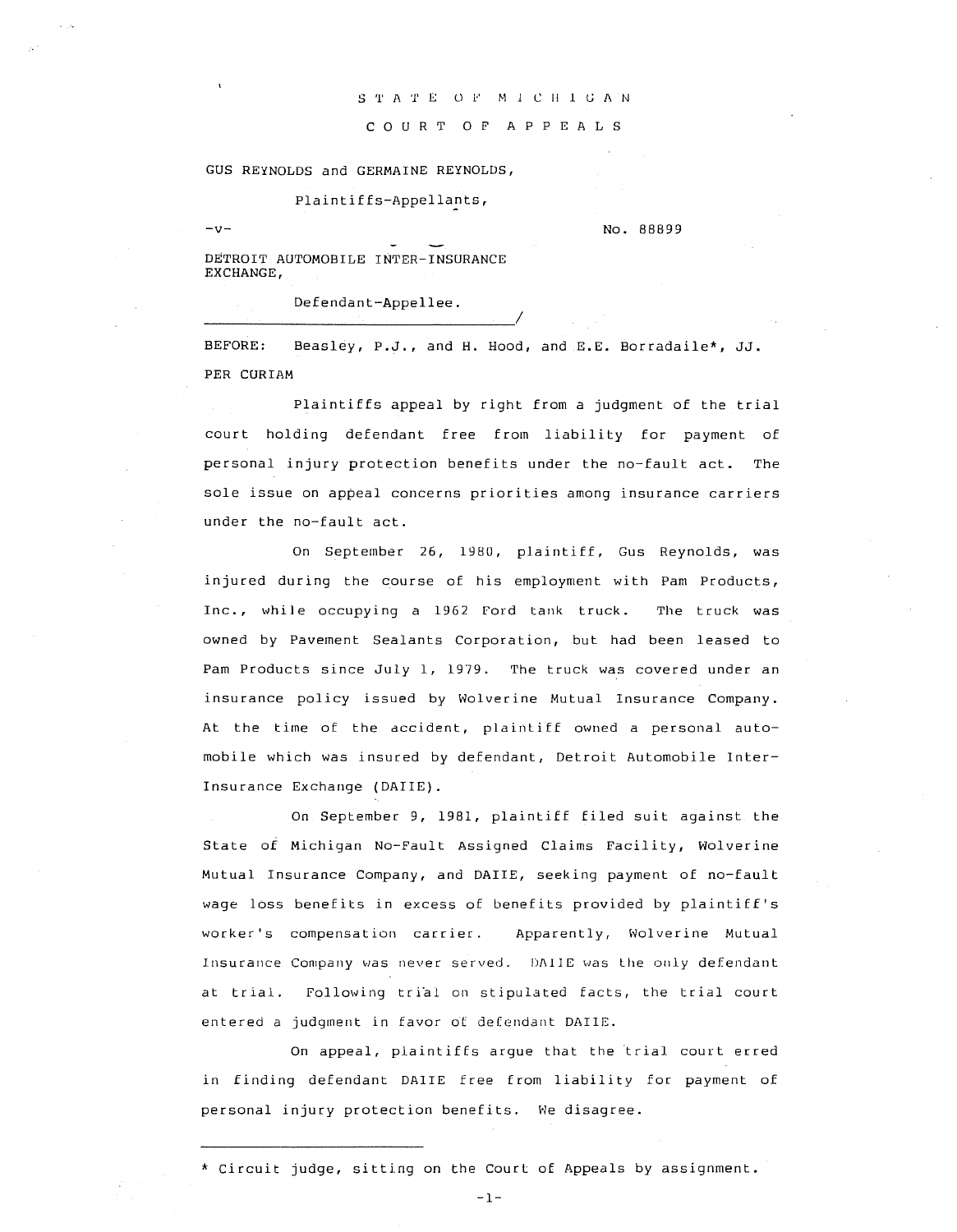## Priorities among insurance carriers under the no-fault

act are governed by MCL 500.3114; MSA 24.13114, which provides in pertinent part:

"(1) Except as provided in subsections  $(2)$ ,  $(3)$ , and (5), a personal protection insurance policy described in section 3101(1) applies to accidental bodily injury to the person named in the policy, the person's spouse, and a relative of either domiciled in the same household, if the injury arises from a motor vehicle accident. .

"(3) An employee, his or her spouse, or a relative of either domiciled in the same household, who suffers accidental bodily injury while an occupant: of a motor vehicle owned or registered by the employer, shall receive personal protection insurance benefits to which the employee is entitled from the insurer of the furnished vehicle."

Plaintiffs contend that subsection (3) of the statute is inapplicable in this instance because the vehicle involved in the accident was only leased by plaintiff's employer and was not owned or registered by plaintiff's employer.

Although the phase "owned or registered" is used throughout the no-fault chapter of the Insurance Code, the phrase is not defined in the Insurance Code. Plaintiffs argue that the phrase should be strictly construed as to render §3114(3) inapplicable in the inslant case. We disagree. In State Farm Mutual Automobile Ins Co v Sentry Ins, 91 Mich App 109, 113-114; 283 NW2d 661 (1979), lv den 407 Mich 911 (1979), this Court held that the definition of "owner" found in the Michigan Vehicle Code, MCL 257.37; MSA 9.1837, may be construed in pari materia with the no-fault act to determine priorities between insurance companies. See also Jansinski v National Indemnity Ins Co, 151 Mich App 812, 818-819; 391 NW2d 500 (1986). MCL 257.37; MSA 9.1837 provides in pertinent part:

"'Owner' means: (a) Any person, firm, association or corporation renting a motor vehicle or having the exclusive use thereof, under a lease or otherwise, for a period of greater than 30 days."

Under this definition plaintiff's employer, Pam Products, as well as Pavement Sealant Corporation would be considered the owner of the truck.

Pursuant to this Court's holding in State Farm, supra, the trial court properly found  $$3114(3)$  of the no-fault act

 $-2-$ 

·,.,